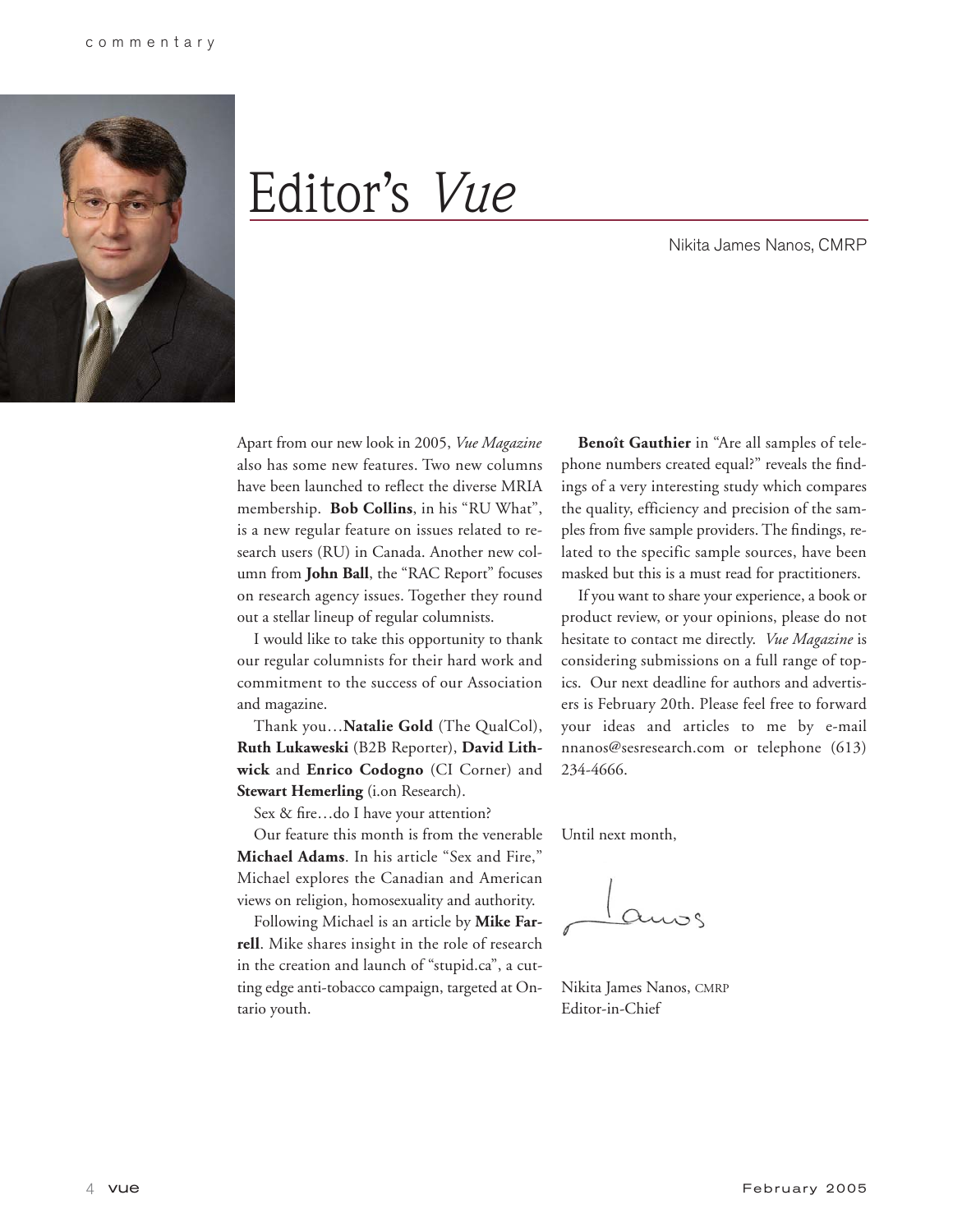

issue of "vue", the monthly magazine of the Marketing Research and Intelligence Association

## are all samples of telephone numbers **created equal?**

ance, Cal

by Benoît Gauthier

*All samples of telephone numbers are not created equal: service quality varies from supplier to supplier, but, most importantly, the efficiency and precision of the samples are also variable. Key criteria are service quality and pricing, efficiency, avoidance of out-of-geography numbers and inclusiveness.* 

> MOST COMPANIES ACTIVE IN MARKET research and in telephone surveys use specialized suppliers to secure samples of telephone numbers. These specialists collect information about the use of telephone exchanges (the first three digits in the seven-digit number that follows the area code); they attach geographical information to listed numbers; they develop algorithms to draw lists of random numbers that are efficient and well targeted.

> For the United States, there are five companies offering what appear to be similar sampling products. This article analyses the quality of the products and services offered by these five companies in the U.S. (in alphabetical order): Affordable Samples Inc., ASDE Inc. (Survey Sampler), Genesys Sampling Systems, Scientific Telephone Samples and Survey Sampling International LLC. The underlying research was funded by ASDE Inc.



but conducted in an independent manner, using an approach that avoided assessment biases. The information and suppliers referenced have been randomized for anonymity.

## THE CRITERIA

In this research, three facets of sample supplier "quality" were measured:

• the efficiency of the samples, i.e., the proportion of the numbers supplied that were ringing residential numbers;

• the precision of the samples, i.e., the proportion of the numbers supplied that were within the pre-determined geographical area and the proportion of the geographical area represented in the sample;

• the quality of service, i.e., the initial telephone contact, the advice received, the ordering process, the availability of the product sought, the delivery of the sample order and the price.

## THE APPROACH

As one of the companies being assessed sponsored the study, it was crucial to put in place a research approach that would minimize the risks of bias. A four-prong strategy was implemented.

First, one consultant was hired to select two geographical areas (counties) in the United States and to purchase samples for these areas from each of the five suppliers, as a "mystery shopper". Completely RDD samples of 1,000 numbers were purchased in March 2004 from the five companies for each of Johnson County, Iowa (an urban setting) and Nicholas County, Kentucky (a rural setting). The first consultant made a number of notes regarding the quality of service using a systematic observation grid. This consultant also combined all telephone numbers received from all five suppliers into a unique list; this list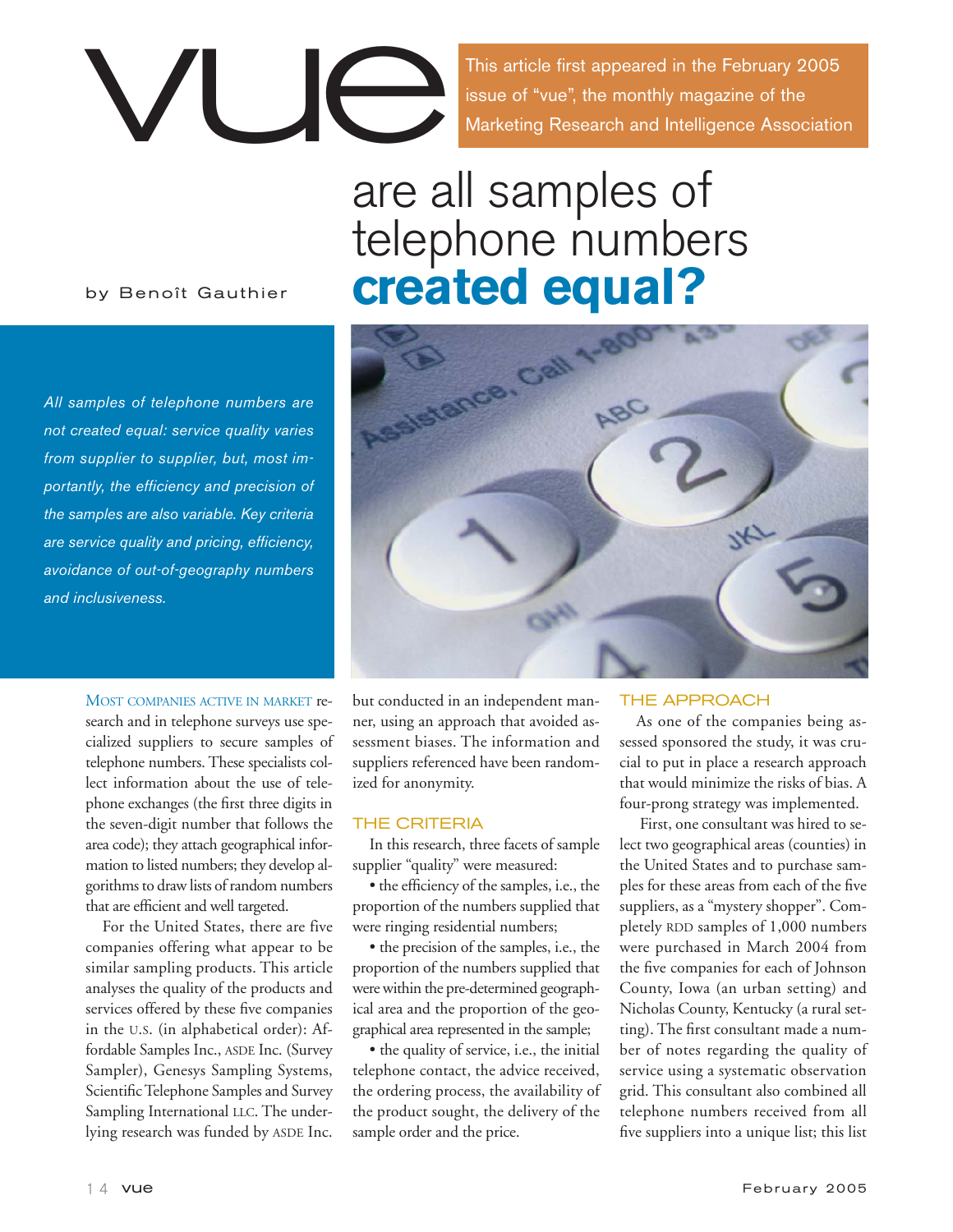was sent anonymously to a fieldwork company. The consultant and the fieldwork company did not know each other's identity.

Second, in late March 2004, the field house dialled each telephone number received from the first consultant without knowledge of which sampling company supplied the telephone number. Each number was dialled up to six times to determine whether it was resi-



dential and whether it fell within the geographical limits of the county. Once the fieldwork was completed, the field house received the code of the sample supplier(s) that had delivered each number – still without knowledge of which company corresponded to which code. This field house performed quantitative analyses of efficiency and precision of the samples.

Third, a statistician, unknown to the first two, received the reports from the first consultant and from the field house and prepared a synthesis of the results – still not knowing which sample supplier corresponded to which supplier code in the data sets.

Finally, an audit firm reviewed the entire research process to ascertain whether the protocols were followed and to weight the risks of bias in the research process. Its conclusions were positive.

## THE RESULTS

**Efficiency of the samples**

In this study as in many market research studies, residential households were the target. Everything else being equal, a sample containing more residential numbers would be preferable to one containing fewer – the former would produce lower data collection costs.

Table 1 presents key results from the

vided a higher proportion of in-service numbers than other suppliers in their urban sample and a higher proportion of residential numbers than other suppliers in their rural sample.

Pre-dialling improved the position of supplier 'd' for in-service and residential numbers, bringing it up to supplier 'y' numbers and bettering them in the urban sample but not in the rural sample. However, this was achieved at the cost

| Table 1 - Field work results                                                                                                                                                                                                                             |                                                                                                                    |                                              |                                |                                 |              |                                             |  |  |
|----------------------------------------------------------------------------------------------------------------------------------------------------------------------------------------------------------------------------------------------------------|--------------------------------------------------------------------------------------------------------------------|----------------------------------------------|--------------------------------|---------------------------------|--------------|---------------------------------------------|--|--|
|                                                                                                                                                                                                                                                          | What's better?                                                                                                     | Supplier 'd'<br>Supplier 'l'                 |                                | Supplier 'y'                    | Supplier 'x' | Supplier 'h'                                |  |  |
| Johnson County, Iowa (urban)                                                                                                                                                                                                                             |                                                                                                                    |                                              |                                |                                 |              |                                             |  |  |
| % in service in whole sample<br>% residential <sup>1</sup> in whole sample<br>% in service in pre-dialled sample<br>% residential <sup>1</sup> in pre-dialled sample<br>% in service in excluded sample<br>% residential <sup>1</sup> in excluded sample | Higher is better<br>Higher is better<br>Higher is better<br>Higher is better<br>Lower is better<br>Lower is better | 57<br>44<br>84<br>74<br>21<br>4              | 69<br>57<br>79<br>65<br>9<br>0 | 75<br>58<br>84<br>66<br>16<br>n | 69<br>56     | 61<br>52<br>75<br>66<br>8<br>0              |  |  |
|                                                                                                                                                                                                                                                          |                                                                                                                    | Nicholas County, Kentucky (rural)            |                                |                                 |              |                                             |  |  |
| % in service in whole sample<br>% residential' in whole sample<br>% in service in pre-dialled sample<br>% residential <sup>1</sup> in pre-dialled sample<br>% in service in excluded sample<br>% residential <sup>1</sup> in excluded sample             | Higher is better<br>Higher is better<br>Higher is better<br>Higher is better<br>Lower is better<br>Lower is better | 48<br>43<br>65<br>63<br>10<br>$\overline{2}$ | 45<br>42<br>54<br>50<br>6      | 64<br>61<br>78<br>76<br>6       | 46<br>41     | 60<br>46<br>60<br>56<br>7<br>$\overline{2}$ |  |  |

Note: suppliers randomized for anonymity and did not offer pre-dialling of numbers.

<sup>1</sup> Includes confirmed residential numbers, residential answering machines, no response (no response being potentially residential)

dialling operation carried out by the field house on each sample. The most effective sample would be one:

• with the highest proportion of in-service numbers in the sample or, alternatively, the highest number of inservice numbers in the pre-dialled sample (an automatic filtering service was offered by four of the five suppliers);

• with the highest proportion of residential numbers in the sample or, alternatively, the highest number of residential numbers in the pre-dialled sample;

• with the lowest number of in-service or residential numbers in the sample excluded, based on pre-dialling as these should have remained in the sample (i.e., lowest false negative error).

The results of the study indicate that different companies provided samples of different efficiency. Supplier 'y' proof weeding out more than should be: supplier 'd' has the highest proportion of valid numbers among numbers excluded by pre-dialling.

Globally, the efficiency of the supplier 'y' sample was significantly better than that of other suppliers in the rural sample and in the original (before predialling) urban sample. Pre-dialling saved the day for other suppliers in the urban sample.

#### **Precision of the samples**

Telephone number samples must be precise in two ways:

• first, they should avoid including numbers that fall outside the geographical area of interest (which adds to survey costs but can be recouped by confirming the geography at the beginning of the questionnaire); and,

• second, they should avoid exclud-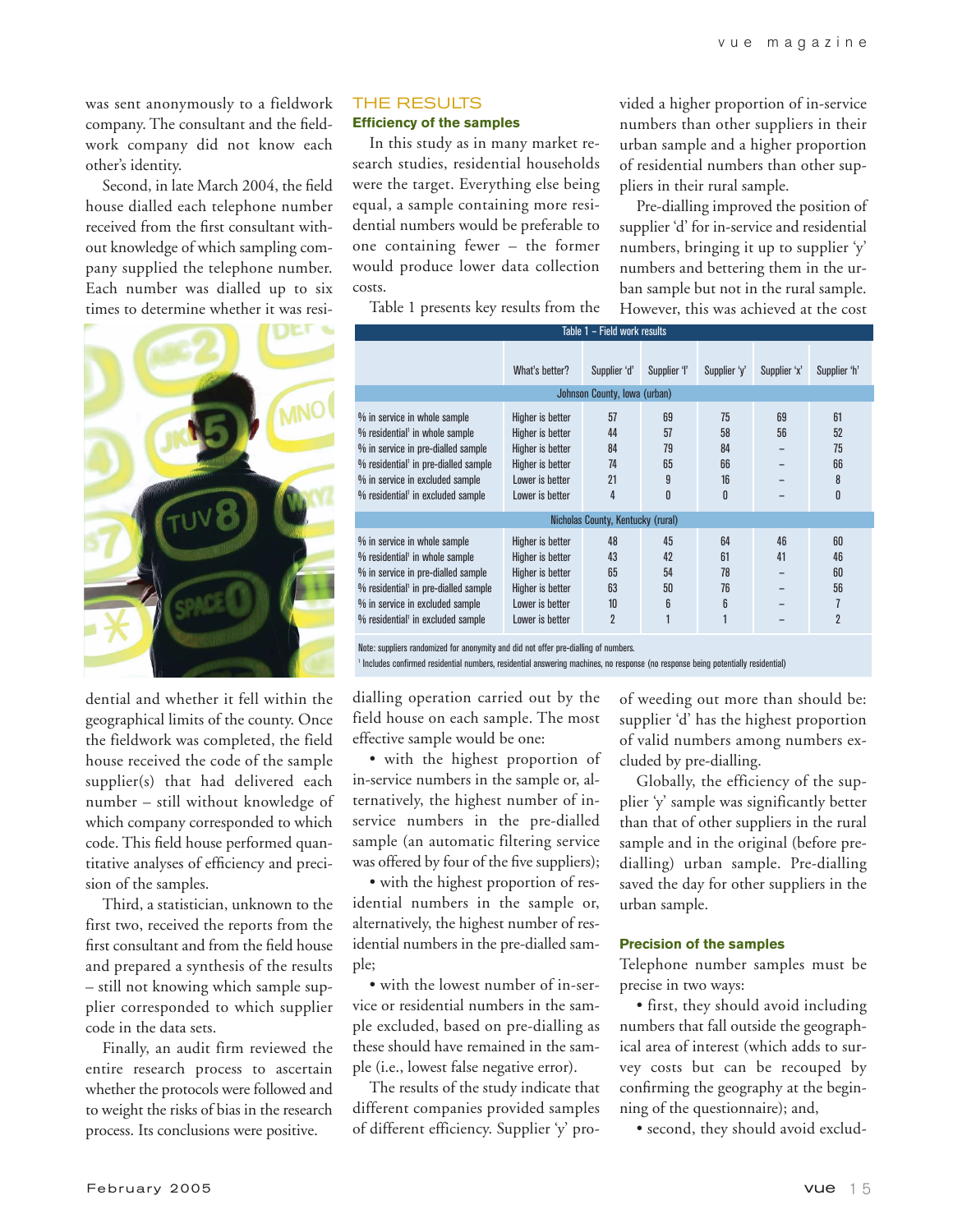| Table 2 – Percentage of numbers ascertained falling outside the county       |  |  |  |  |  |  |  |  |
|------------------------------------------------------------------------------|--|--|--|--|--|--|--|--|
| Supplier 'd'<br>Supplier 'l'<br>Supplier 'h'<br>Supplier 'y'<br>Supplier 'x' |  |  |  |  |  |  |  |  |
| Johnson County, Iowa (urban)                                                 |  |  |  |  |  |  |  |  |
| Nicholas County, Kentucky (rural)                                            |  |  |  |  |  |  |  |  |

| Table 3 – Percentage distribution of samples numbers by exchange for Nicholas County, Kentucky |              |                                                  |                                 |                       |              |                                       |                               |
|------------------------------------------------------------------------------------------------|--------------|--------------------------------------------------|---------------------------------|-----------------------|--------------|---------------------------------------|-------------------------------|
| <b>Telephone</b>                                                                               |              | Percentage distribution of the numbers delivered | Ideal distribution according to |                       |              |                                       |                               |
| exchanges                                                                                      | Supplier 'd' | Supplier 'l'                                     | Supplier 'y'                    | Supplier 'x'          | Supplier 'h' | Supplier 'd'                          | Supplier 'y'                  |
| 234<br>289<br>383<br>484<br>987                                                                | 100%         | 91.7%<br>6.0%<br>2.2%                            | 94.7%<br>2.7%<br>2.0%<br>0.5%   | 90.9%<br>3.7%<br>5.4% | 100%         | 0.1%<br>96.0%<br>0.1%<br>3.2%<br>0.2% | 91.5%<br>5.9%<br>2.5%<br>0.3% |
| (606)247                                                                                       |              |                                                  |                                 |                       |              | 0.4%                                  |                               |

| Table 4 – Differences between the samples received and the ideal distributions |                                                     |                            |                             |                             |                           |  |  |
|--------------------------------------------------------------------------------|-----------------------------------------------------|----------------------------|-----------------------------|-----------------------------|---------------------------|--|--|
|                                                                                | Supplier 'd'                                        | Supplier 'l'               | Supplier 'y'                | Supplier 'x'                | Supplier 'h'              |  |  |
| Compared to the ideal distribution from supplier no. 1                         |                                                     |                            |                             |                             |                           |  |  |
| Johnson County, Iowa (urban) ERRONEOUS<br>Nicholas County, Kentucky (rural)    | $1\%$<br>92<br>3%<br>27                             | $1\%$<br>35<br>$0\%$<br>55 | $1\%$<br>210<br>$0\%$<br>10 | $1\%$<br>17<br>$0\%$<br>44  | $1\%$<br>15<br>3%<br>27   |  |  |
| Compared to the ideal distribution from supplier no. 3                         |                                                     |                            |                             |                             |                           |  |  |
| Johnson County, Iowa (urban)<br>Nicholas County, Kentucky (rural)              | $0\%$ <sup>1</sup><br>166 <sup>2</sup><br>9%<br>113 | $0\%$<br>69<br>$0\%$<br>0  | $0\%$<br>26<br>$0\%$<br>21  | $0\%$<br>174<br>$0\%$<br>14 | $0\%$<br>173<br>9%<br>113 |  |  |

<sup>1</sup> Percentage of the county telephone numbers in exchanges completely excluded from the sample; 0% means less than 0.5% <sup>2</sup> Mean square distance between the distribution of sample telephone numbers and the ideal distribution.

| Table 5 - Average rank achieved in each service area (a low value is a better rank)                                                                                                                    |              |              |                |              |              |  |  |
|--------------------------------------------------------------------------------------------------------------------------------------------------------------------------------------------------------|--------------|--------------|----------------|--------------|--------------|--|--|
|                                                                                                                                                                                                        | Supplier 'd' | Supplier 'l' | Supplier 'y'   | Supplier 'x' | Supplier 'h' |  |  |
| Initial contact<br>(# of people before reaching the person responsible,<br>minutes to obtain the person responsible,<br>quality of interpersonal contact)                                              | 3.3          | 1            | $\overline{2}$ | 4            | 2            |  |  |
| Order and advice<br>(quality of advice, limits noted voluntarily, limited noted<br>after prompting, payment modes, ease of payment by<br>cheque, delivery promised)                                    | 2.8          | 2.5          | 1.2            | 2.5          | 3            |  |  |
| <b>Product</b><br>(product range, availability of the product sought,<br>availability of pre-dialling of numbers, available file formats,<br>delivery modes, information available in the sample file) | 1.2          | 1.8          | 1              | 2.3          | 2.2          |  |  |
| <b>Order fulfilment</b><br>(delivery within promises, product conform to specification)                                                                                                                | 3            | 3            | 3              | 1            | 2            |  |  |
| <b>Price</b><br>(order price, minimum cost for small samples, cumulative<br>cost for additional samples within the same study)                                                                         | 3            | 3            | $\mathbf{1}$   | 3.5          | 4.5          |  |  |
| <b>Global average</b>                                                                                                                                                                                  | 2.7          | 2.3          | 1.6            | 2.7          | 2.7          |  |  |

Note: within each of the five service areas, between two and six criteria were observed; suppliers were ranked from best to worse (1 being best) on each criterion with tied performances being given the same, upper rank; average ranks are reproduced in this table; these averages are averaged globally, thereby giving equal value to each service area in the final figure.



ing numbers that are within the chosen geographical area (which is an error that cannot be recouped during the survey and that can create statistical bias).

Table 2 reports on the first of these criteria. Suppliers 'd' and 'h' did best in terms of avoiding bleeding at the limits of counties. The others did as well in the urban setting but were less precise in the rural area. Where the information could be obtained from household members, it was found that 6% to 7% of numbers fell outside of the rural county limits.

It is more difficult to determine whether valid telephone exchanges were excluded from the samples – the second criterion. The problem lies with exchanges that are not entirely subsumed within the area; if, for example, 50% of the telephone numbers in an exchange belong within the county and 50% outside, one can choose to include the exchange (but increase the risk that numbers outside the area will be included in the sample) or to exclude it (but reduce the coverage and precision of the sample).

Table 3 describes the choices made by the five suppliers with regard to the